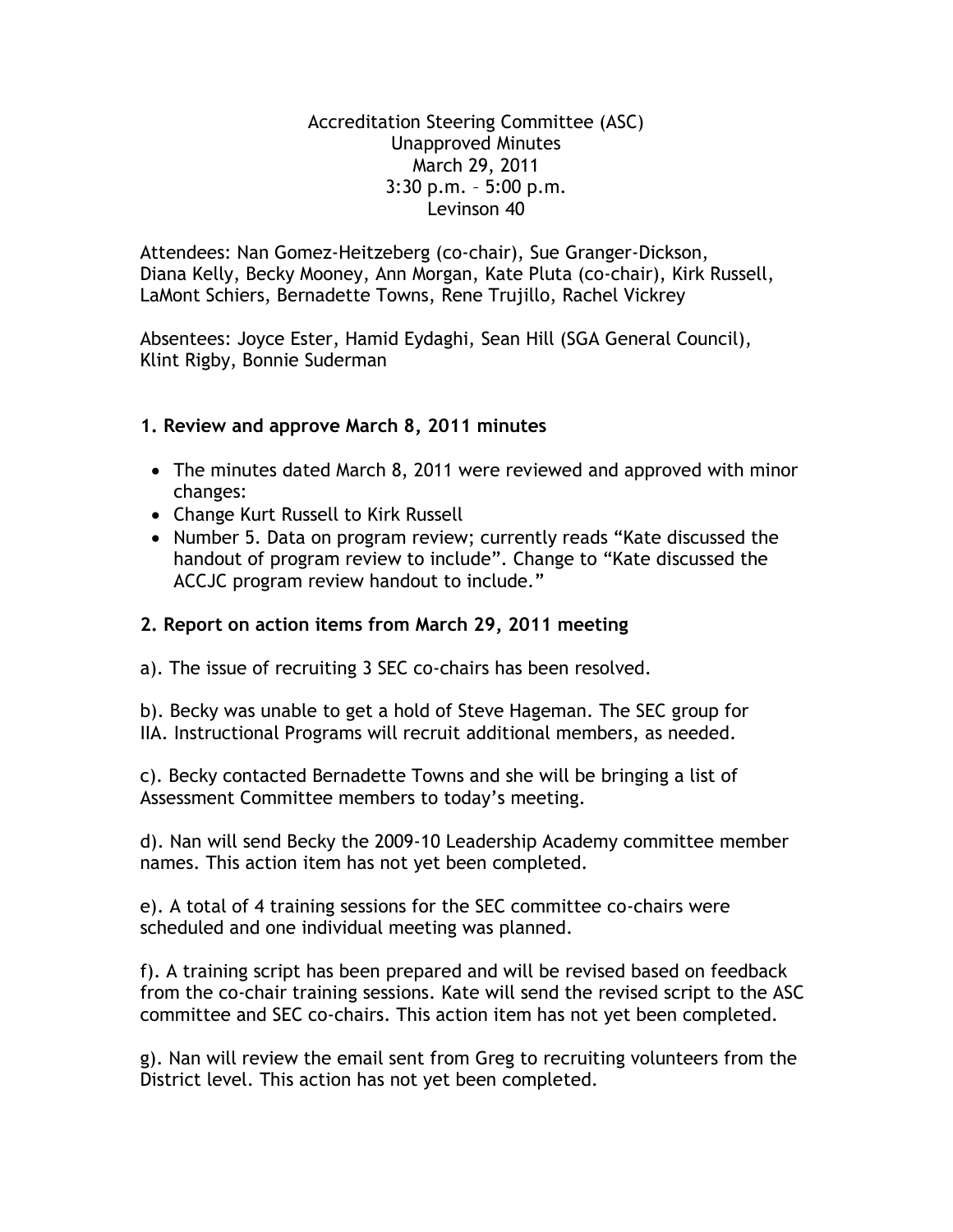h). Vickie reviewed the process and a form does not exist for FCDC to review and provide recommendations for Unit Plans.

i). Diana has sent a copy of the Program Review comments to the ASC committee.

j). Kate spoke with Janet Fulks and Janet Oldham, and there are no polices and procedures written for curriculum review.

k). Vickie sent the form to the ASC committee regarding faculty position requests.

l). Kate spoke with Nan regarding an additional ASC meeting. The remaining scheduled meetings of the semester are: March 29, April 12, April 26, and May 10.

m). Kate sent out an email regarding training to the committee.

n). All 3 SEC faculty co-chairs have been recruited.

o). Sue modified the strategic planning handout.

Action Items of March 29, 2011:

**Action: Nan will send Becky the 2009-10 Leadership Academy committee member names.**

**Action: Becky will send out all scheduled co-chair training dates to the SEC committee co-chairs.**

**Action: A training script has been prepared and will be revised based on feedback from the co-chair training sessions. Kate will send the revised script to the ASC committee and SEC co-chairs**.

**Action: Rachel to speak with Kimberly Van Horne regarding a form template of procedures, instructions, and training for focus groups.**

**Action: Ann will research campus websites for a template of campus communication reporting for program reviews.**

**Action: Becky will ask Klint Rigby if he is interested in being added to the committee.**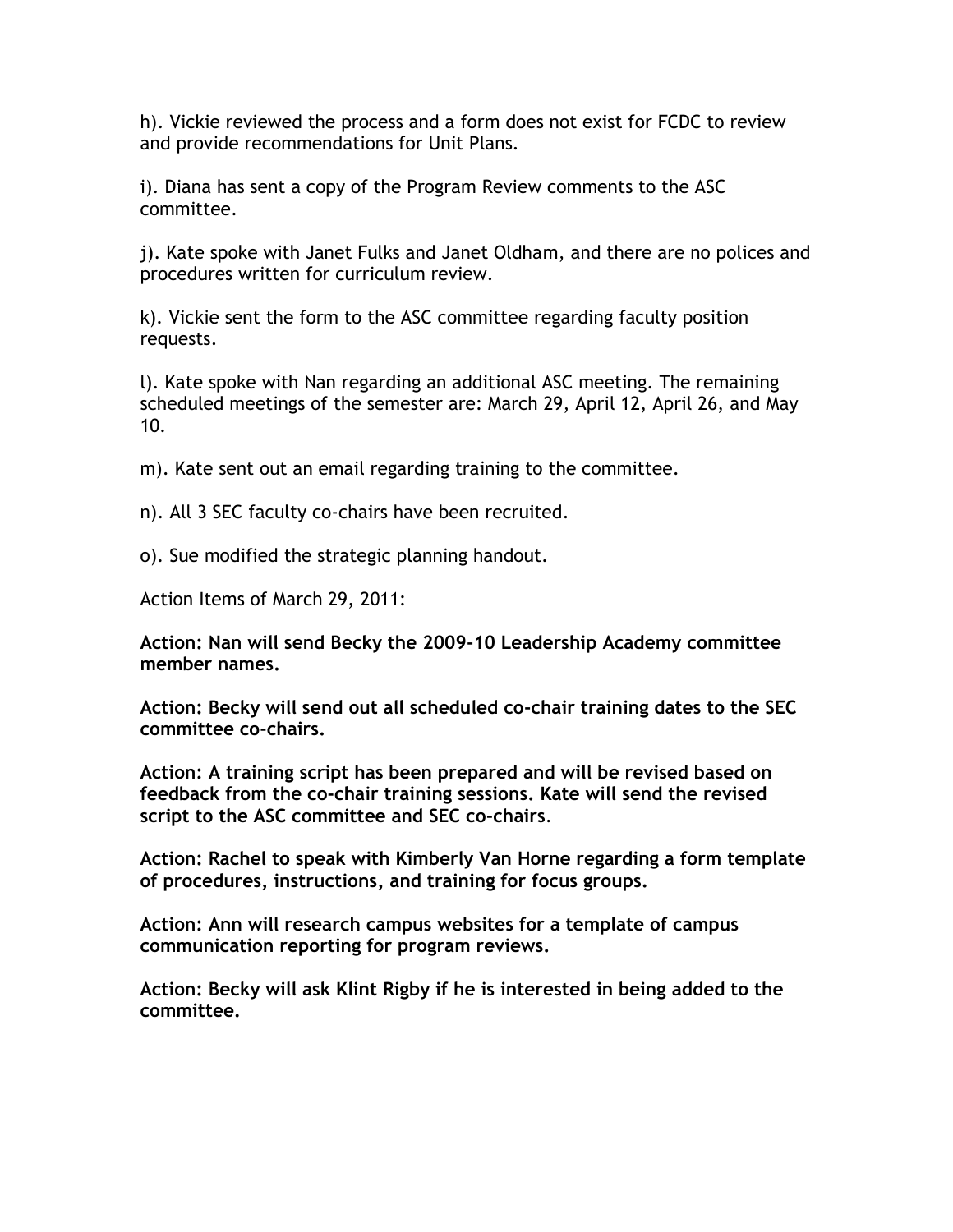# **3. SEC update – Becky Mooney**

Becky reported that all SEC co-chair positions have been filled. Additional people have been added to SEC committees: Jennifer Johnson to Instructional Programs, Phil Whitney to Physical Resources, and John Hart to Financial Services.

All SEC co-chair teams have been trained and the script will be revised based on feedback notes from these training sessions. The co-chairs will be meeting with their committees; and a meeting has been scheduled with Bonnie Suderman and the subcommittee co-chairs on April 29, 11:30 – 12:30. The cochairs were told they can recruit additional people for their committees as long as the names are sent to ASC for approval.

# **4. Calendar for remaining meetings of the year – Kate Pluta**

A few things we should think about for the remaining time left this semester:

- 3<sup>rd</sup> Quarterly Report
- Moving forward with Program Review (receiving feedback from FCDC, College Council, the Budget committee, and the Senate)
- Schedule Flex training for August
- Additional SharePoint training from Todd Coston. Developing forms that co-chairs fill in through the SharePoint program.

Assessment was discussed with some suggestions as to what important data should be reviewed and what reports currently exist for providing training and workshops. A suggestion was made to schedule a workshop with Ann Morgan and the Assessment Committee for this purpose. Also, to consider bringing focus groups together for conducting surveys; incorporate questions that SEC sub-committees could include in these surveys; and using forms to receive feedback regarding problems, should all be a part of the workshop.

#### **5. Program Review**

A draft of the Program Review Process (PRP) Kate handed out is a result of discussions linking program review, budget processes, and planning. The Integrated Program Review would provide strategies for each department on how to complete comprehensive program reviews that incorporates the mission of the college, and how to better communicate to all departments on campus. For example, Basic Skills fit into other departments besides Academic Development, such as Math, English, and ESL. The idea is to get all departments to communicate with each other on how to improve student success. To streamline the process and to avoid all being due at the same time, each program review can alternate each year, such as English. They would